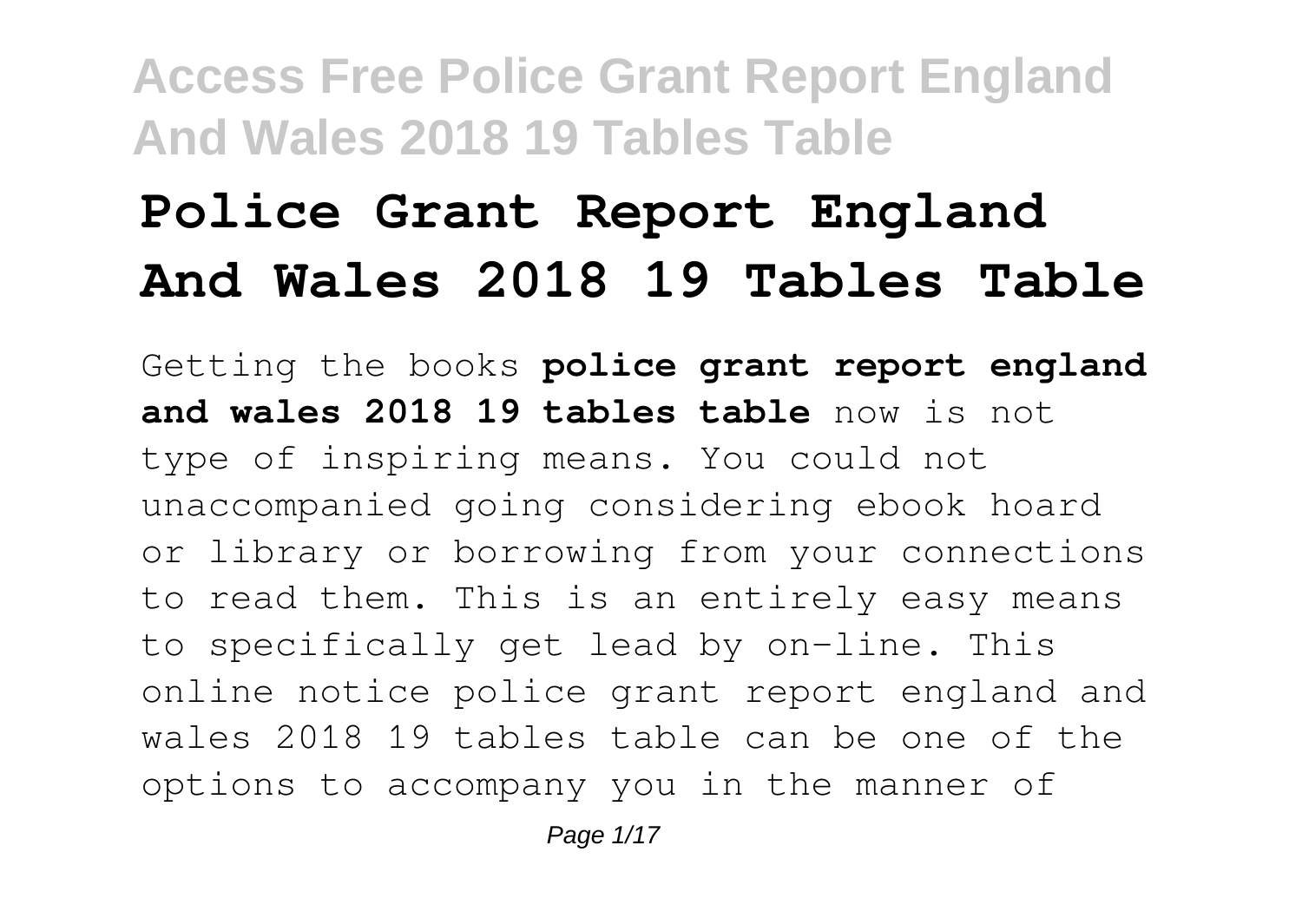**Access Free Police Grant Report England And Wales 2018 19 Tables Table** having supplementary time.

It will not waste your time. acknowledge me, the e-book will very express you new business to read. Just invest little mature to entry this on-line revelation **police grant report england and wales 2018 19 tables table** as without difficulty as evaluation them wherever you are now.

Crown Office Kleptomaniac £240,000 evidence theft

Welcome to the Private Police | A Bit of Fry Page 2/17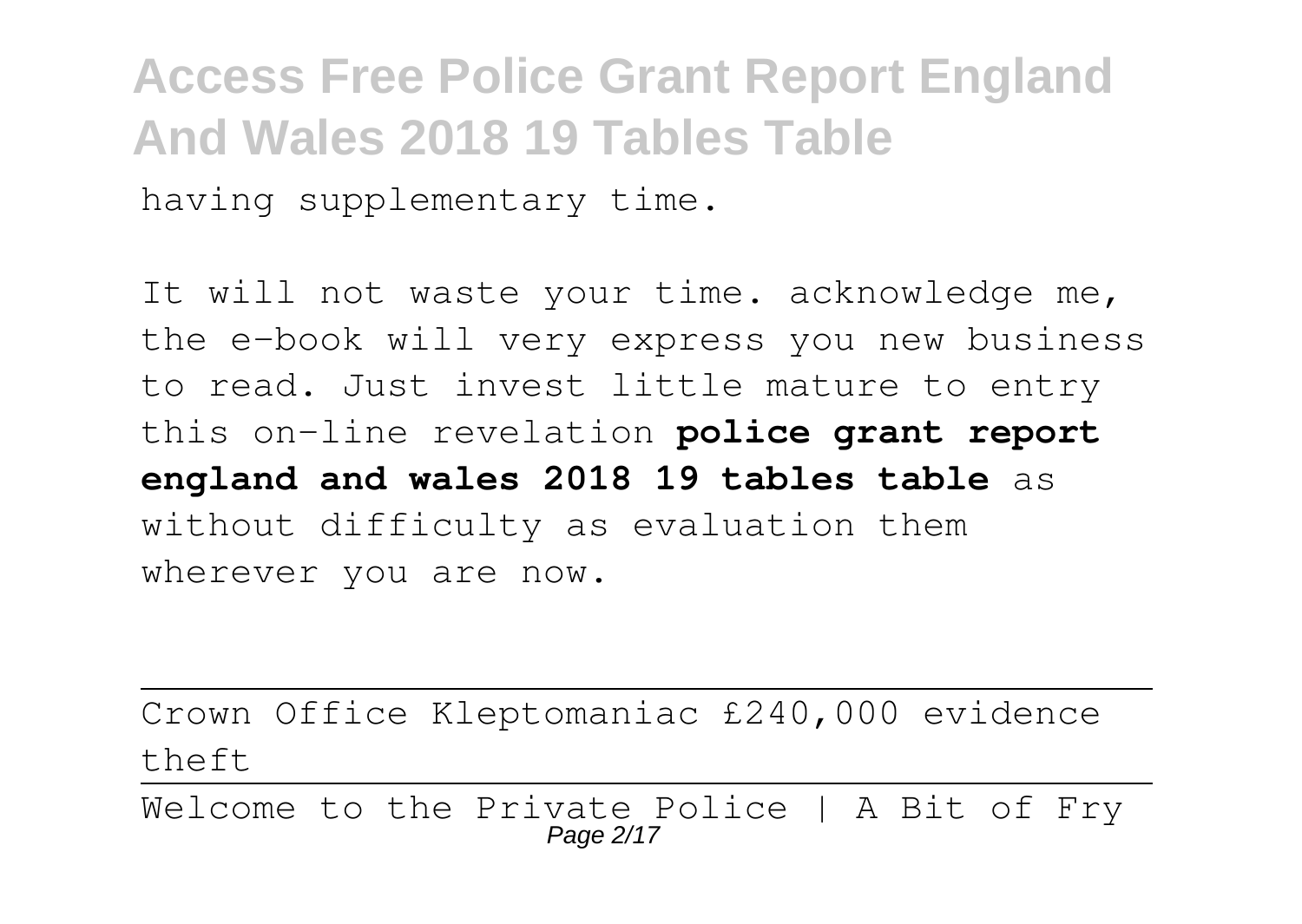and Laurie | BBCPeter Hitchens: \"I'm not sure our political system will survive the turmoil\"

In the Age of AI (full film) | FRONTLINEYour Name? | A Bit Of Fry And Laurie | BBC Comedy Greats *Malcolm Gladwell on Talking to*

*Strangers*

Mafia Underboss Sammy Gravano Breaks Silence After 20 Years<del>V for Vendetta (2005) - V on TV</del> Scene (2/8) | Movieclips **December 6, 2020 - Worship Service** *Amazon Empire: The Rise and Reign of Jeff Bezos (full film) | FRONTLINE Funny Hugh Laurie \u0026 Stephen Fry comedy sketch! 'Your name, sir?' - BBC* Doctor Fact-Page 3/17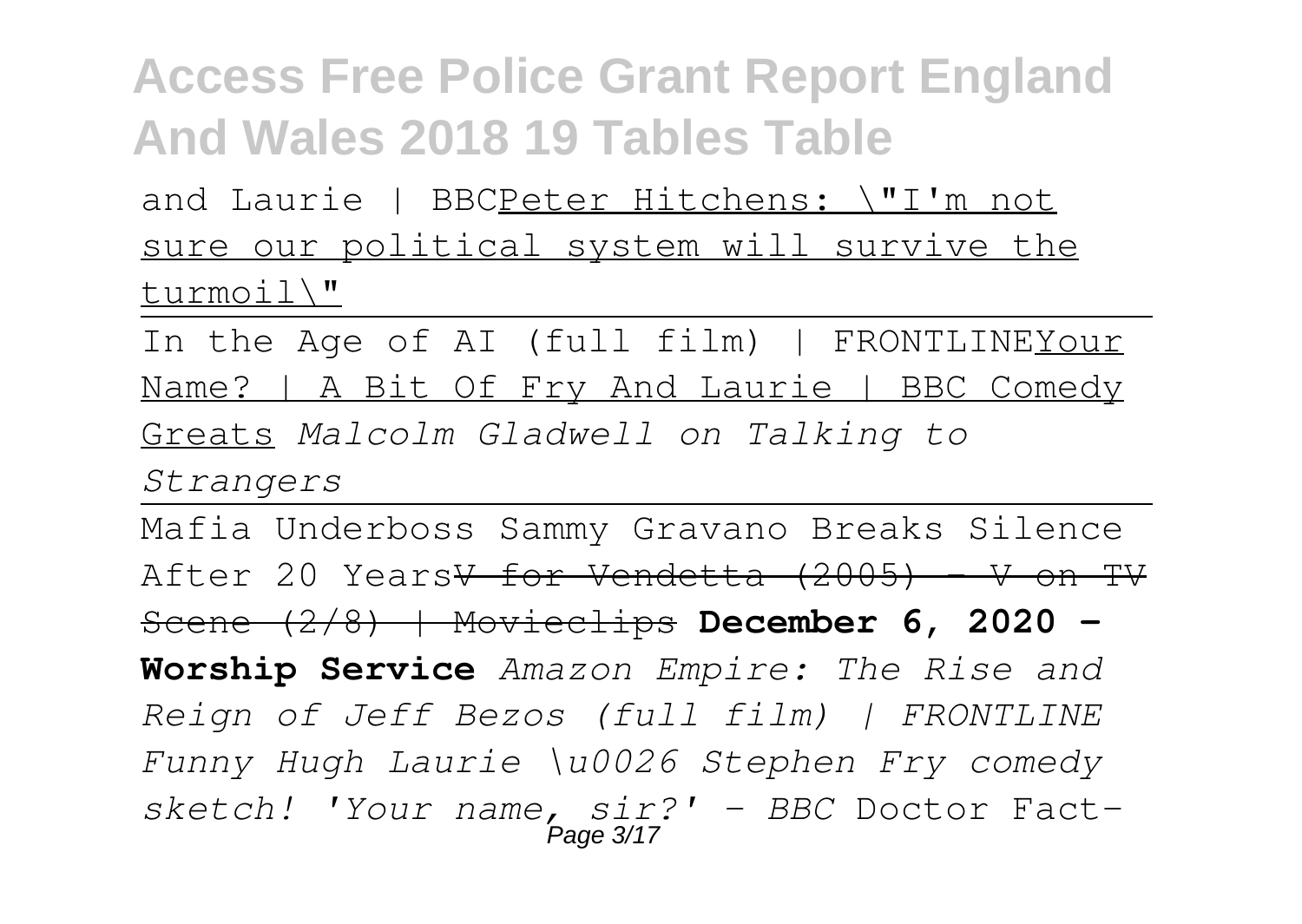Checks PLANDEMIC Conspiracy Tricks Cops Don't Want You To Know!

Police registration in the UK Deadliest Plaque of the 20th Century: Flu of 1918 An Inside Look at the Exotic Animal Trade: Profiles by VICE Inmate kills cellmate and hides body without guards noticing Killer Mike -  $\langle$ "Reagan $\rangle$ " (Official Music Video) Human Zoos: America's Forgotten History of Scientific Racism **Police Grant Report England And**

This report sets out the aggregate amount of grants for the police in England and Wales for 2020 to 2021. It includes the grant Page 4/17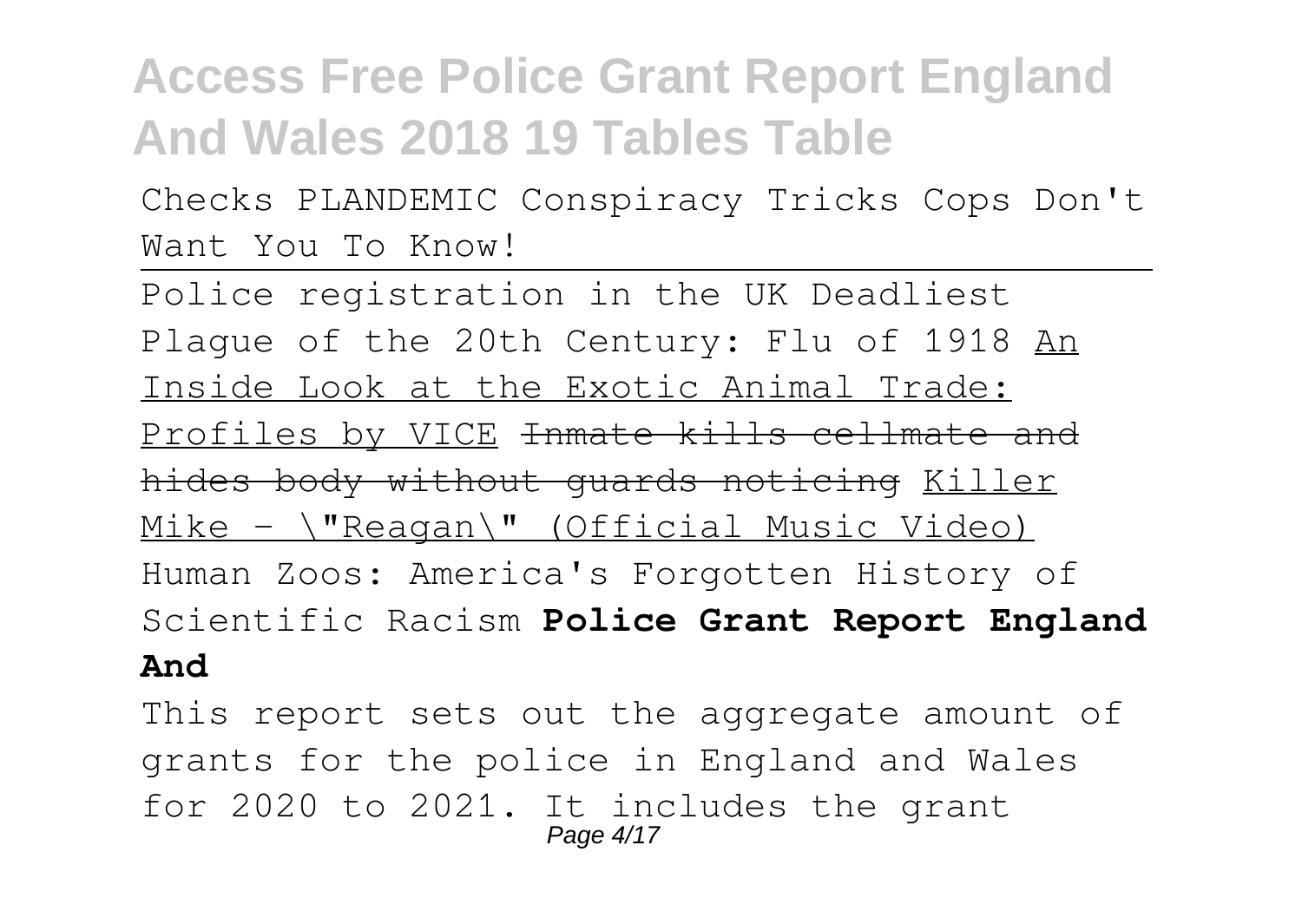amount for each local policing body. We are aware of accessibility...

#### **Police grants in England and Wales: 2020 to**  $2021 - GOV$  UK

Police Grant Report (England and Wales) 2020/21 Presented to the House of Commons pursuant to section 46 of the Police Act 1996 Ordered by the House of Commons to be printed on 22 January 2020 HC 51

#### **Police Grant Report (England and Wales) 2020/21**

This report sets out the aggregate amount of Page 5/17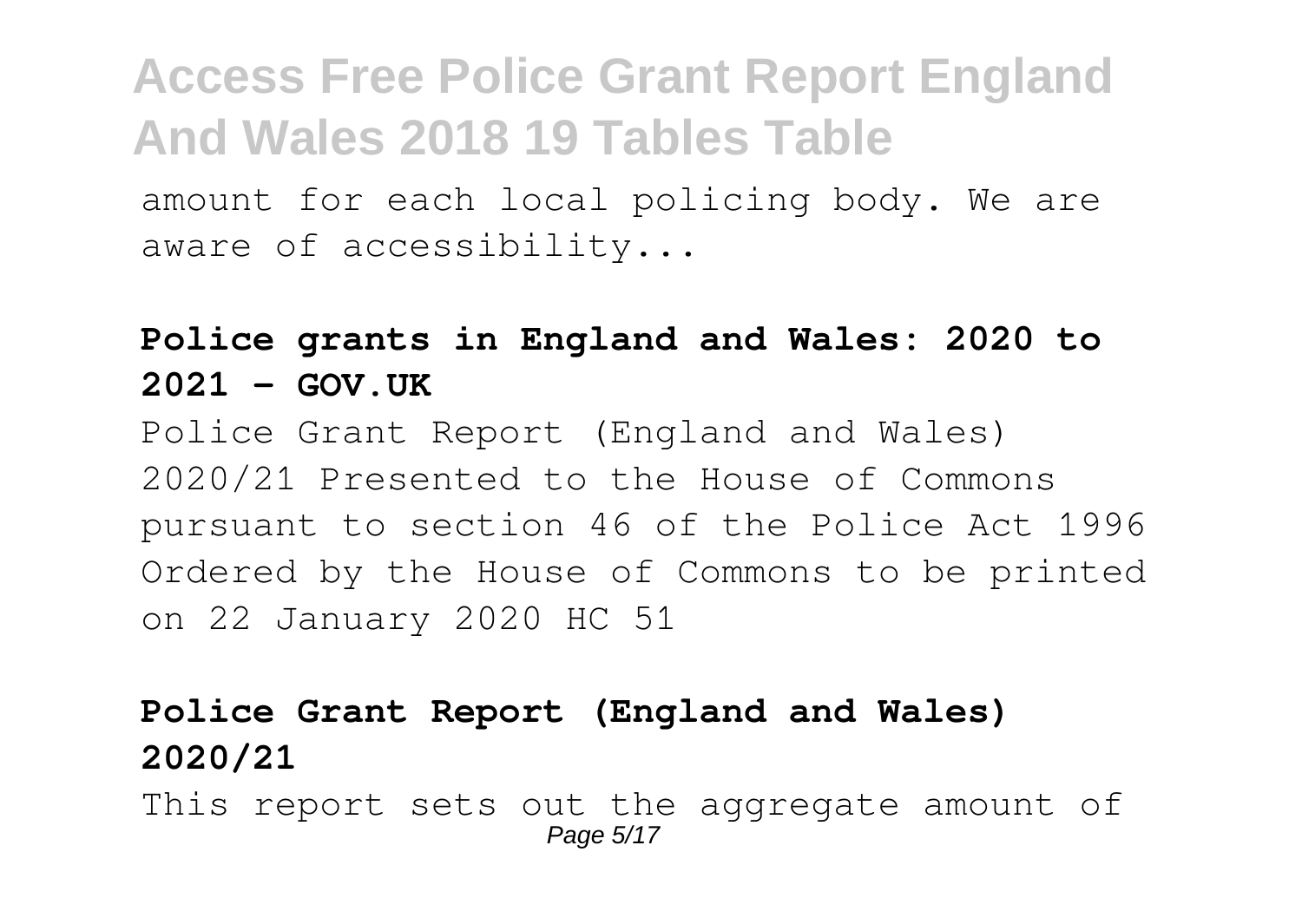grants for the police in England and Wales for 2019 to 2020. It includes the grant amount for each local policing body. We are aware of accessibility...

#### **Police grants in England and Wales: 2019 to 2020 - GOV.UK**

Police Grant Report (England and Wales) 2020/21 1. on Wednesday 12 February 2020 is how Parliament approves the central police funding allocation for each force in England and Wales. The . Police Grant Report for the 2020/21 financial year. was published on 22 January 2020. 2 and was accompanied by a Page 6/17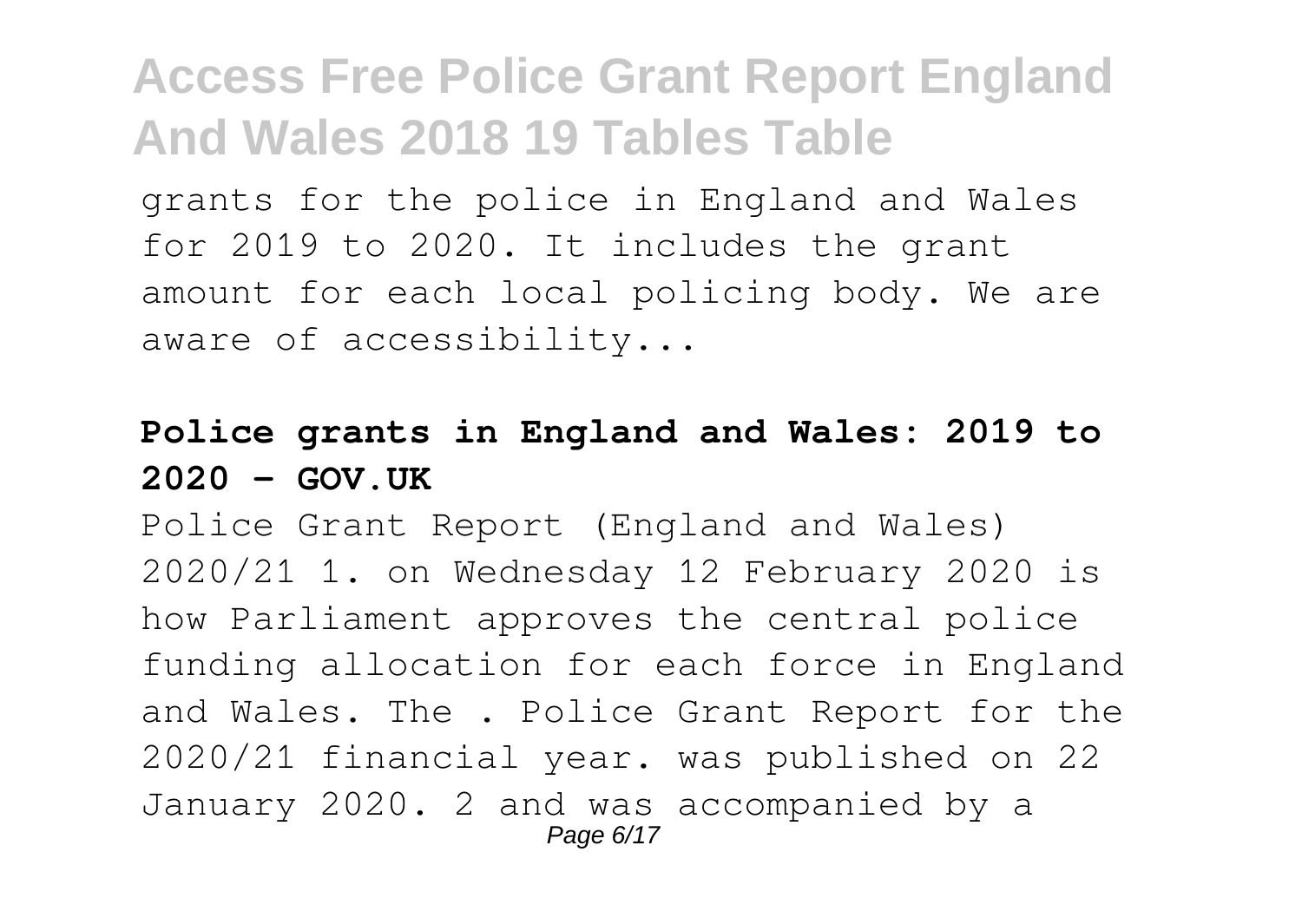Written Statement on the same day. 3

#### **Police Grant Report (England and Wales) 2020/21**

This debate pack has been compiled ahead of the Motion to approve the Police Grant Report (England and Wales) 2020/21 on Monday 24 February 2020. This is how Parliament approves the central police funding allocation for each force every financial year. The pack contains recent press and trade articles and parliamentary material on the subject.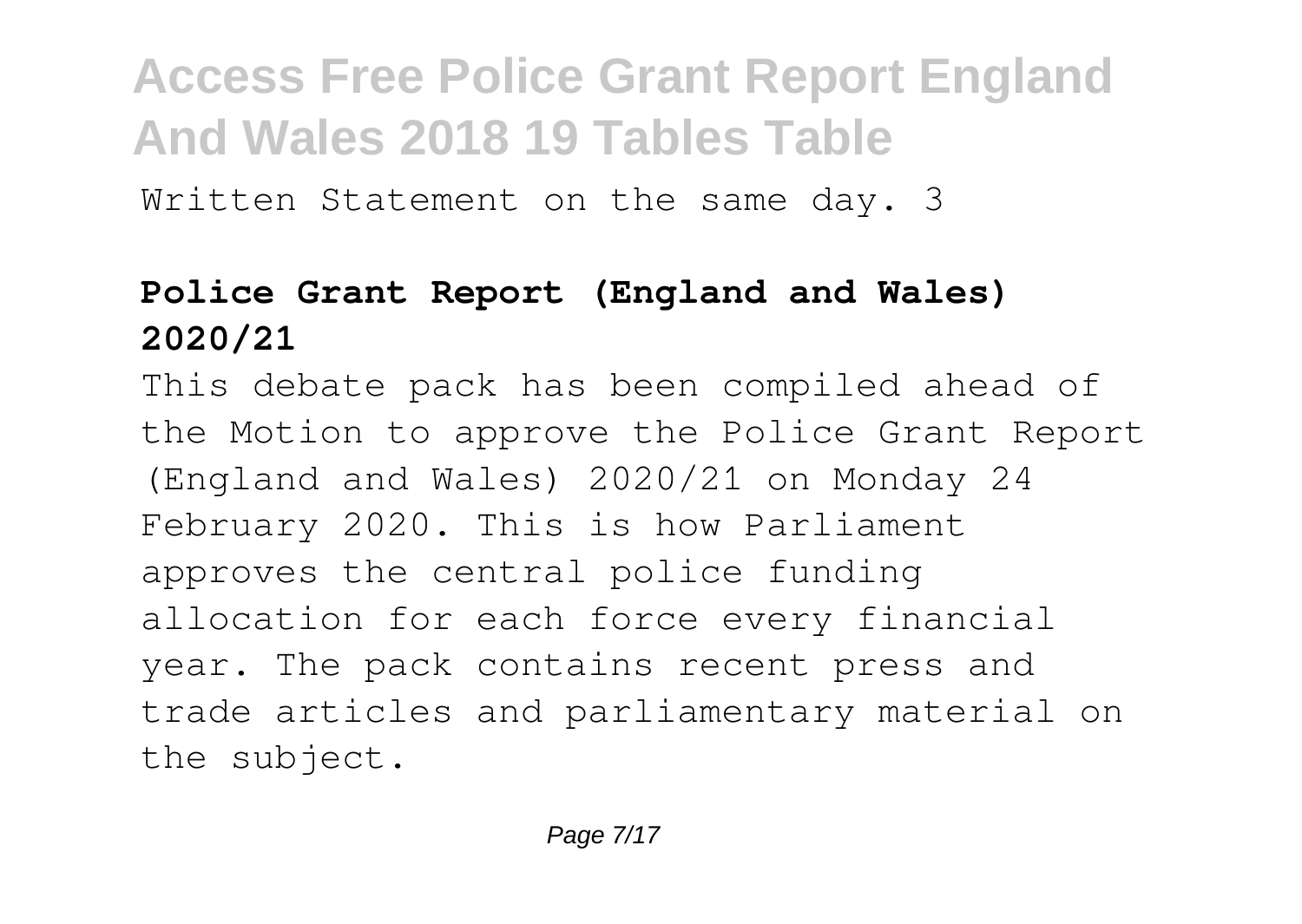#### **Police Grant Report (England and Wales) 2020/21 - House of ...**

That the Police Grant Report (England and Wales) for 2019/20 (HC 1896), which was laid before this House on 24 January, be approved. I start by paying tribute to the police. Coming from a policing family, I have seen their bravery, their dedication and their professionalism. They take extraordinary risks to protect the public day in, day out.

**Police Grant Report - Tuesday 5 February 2019 - Hansard ...**

This provisional report sets out the Page 8/17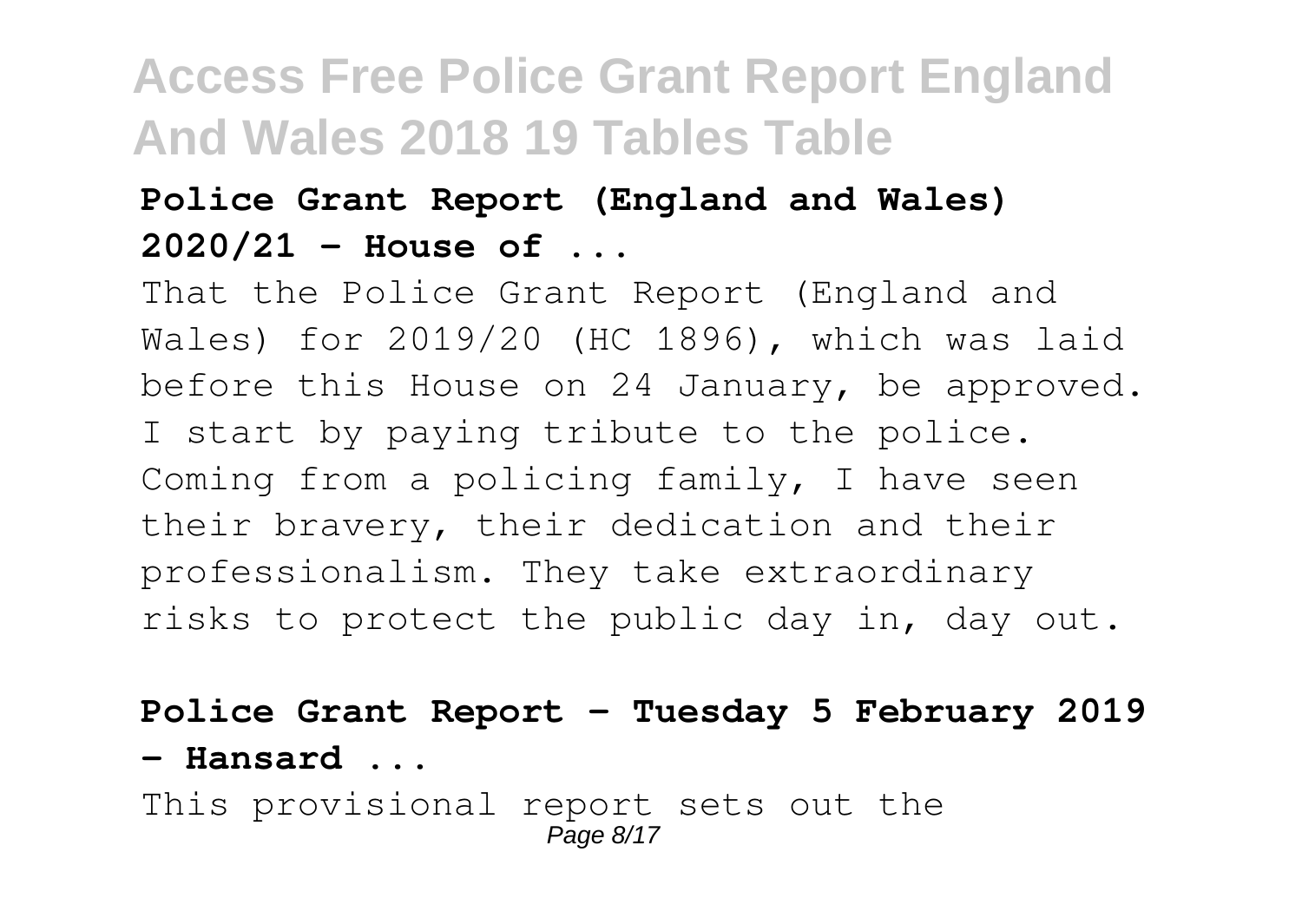aggregate amount of grants proposed for the police in England and Wales for 2019 to 2020. It also includes the proposed amount of grant for each local policing...

#### **Provisional police grant report: 2019 to 2020 - GOV.UK**

FINAL POLICE GRANT REPORT ENGLAND AND WALES 2019/20 TABLES Table 1: Provisional change in total resource funding for England and Wales 2019/20, compared to 2018/19 PCC Total resource funding including pensions grant in 2019/20\* 2018/19 2019/20 Cash increase £m Avon & Somerset 281.7 302.9 21.2 Bedfordshire Page  $9/17$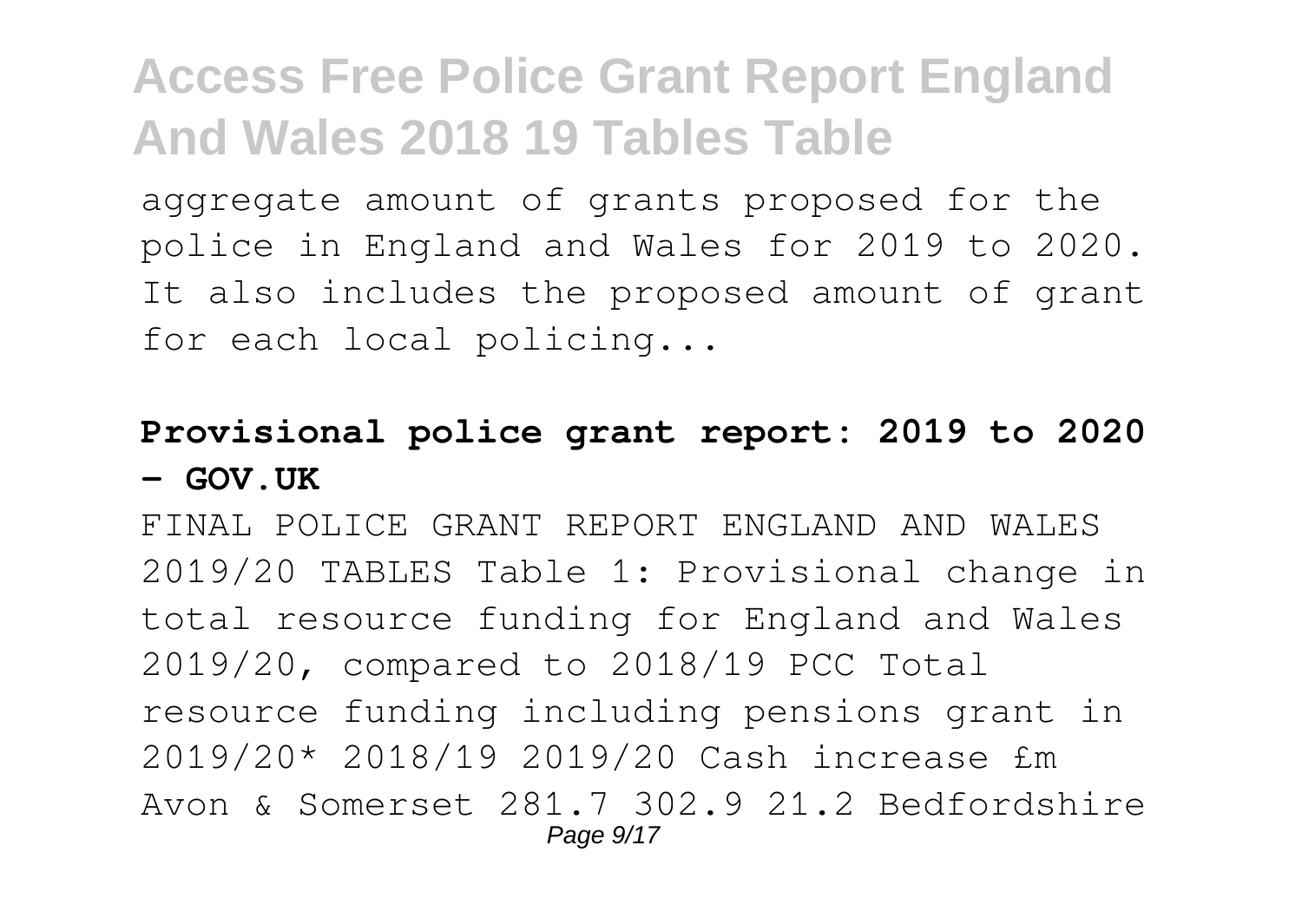104.6 112.7 8.0

#### **FINAL POLICE GRANT REPORT ENGLAND AND WALES 2019/20 TABLES ...**

1. Introduction. 1.1 This Report is prepared by the Secretary of State for the Home Department (the Home Secretary) under section 46(3) of the Police Act 1996 (the 1996 Act). 1.2 This Report sets...

#### **Police Grant (England and Wales) - GOV UK**

I have today placed in the Library my proposals for the aggregate amount of grant to local policing bodies in England and Wales Page 10/17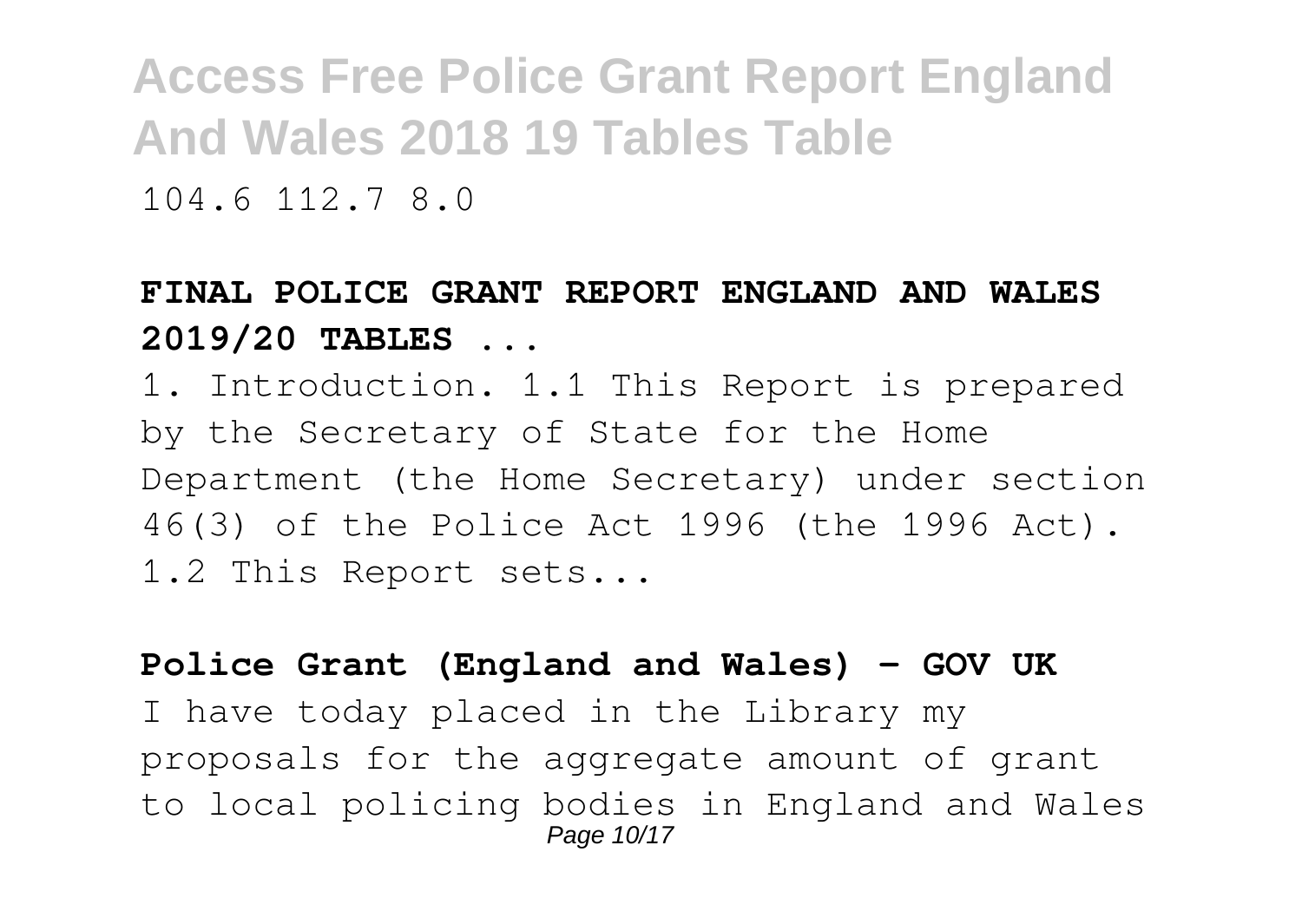for 2015-16, for the approval of the House. Copies will also be available in the Vote Office. The Department for Communities and Local Government (DCLG) will in due course publish proposals for the distribution of funding to English local authorities for  $2015 - 16$ .

#### **Police Grant Report England and Wales 2015-16 - Hansard**

the Police Grant Report (England and Wales) 2019/20 (HC 1896) for the approval of the House. The Report sets out, my rt hon Friend, the Home Secretary's determination for Page 11/17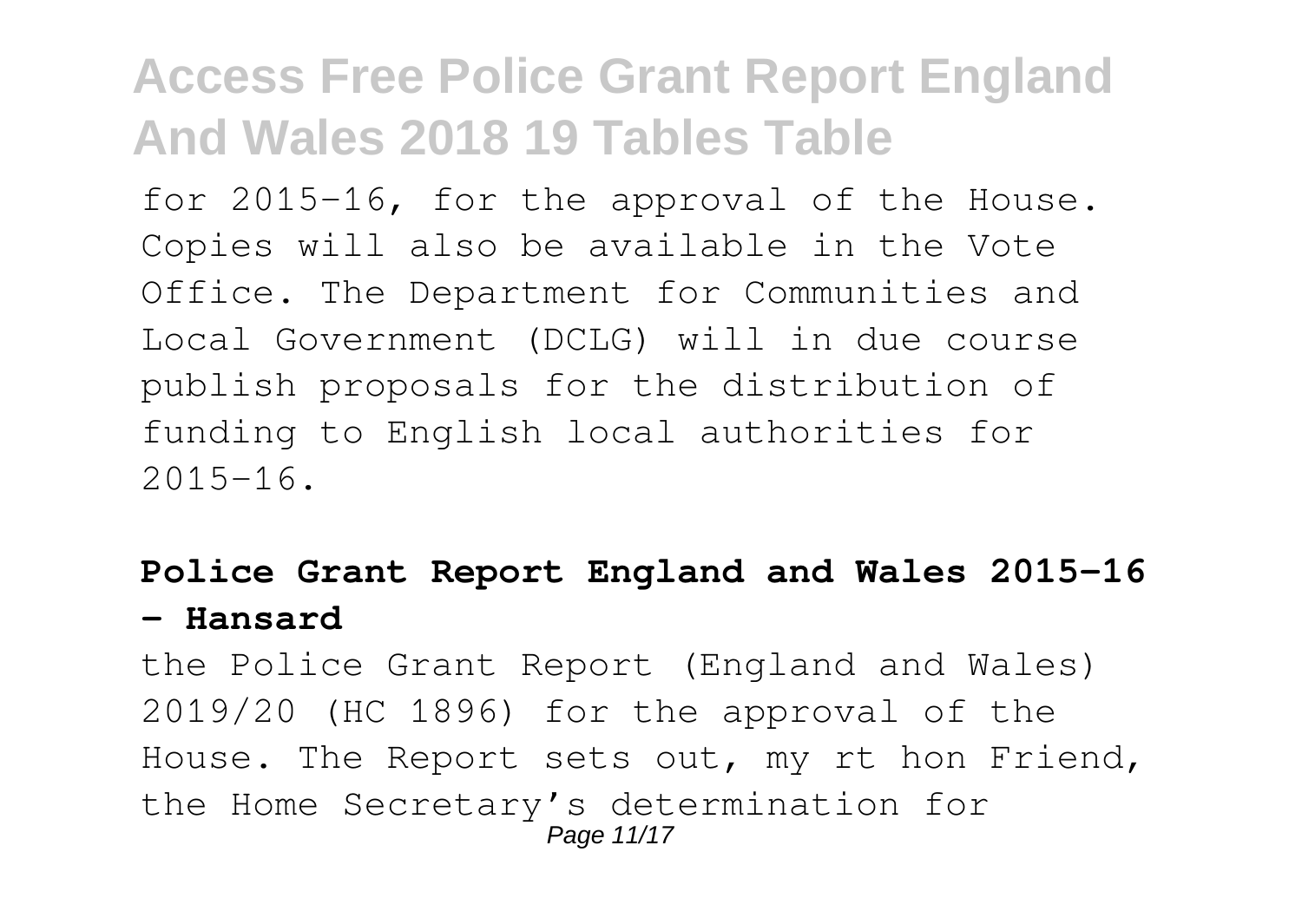2019/20 of the aggregate amount of grant that he proposes to pay under section 46(2) of the Police Act 1996.

#### **Police Grant Report (England and Wales) 2019/20**

This Report is prepared by the Secretary of State for the Home Department (the Home Secretary) under section 46(3) of the Police Act 1996 (the 1996 Act). It is laid before the House of Commons...

#### **The Police Grant Report (England and Wales) 2017/18**

Page 12/17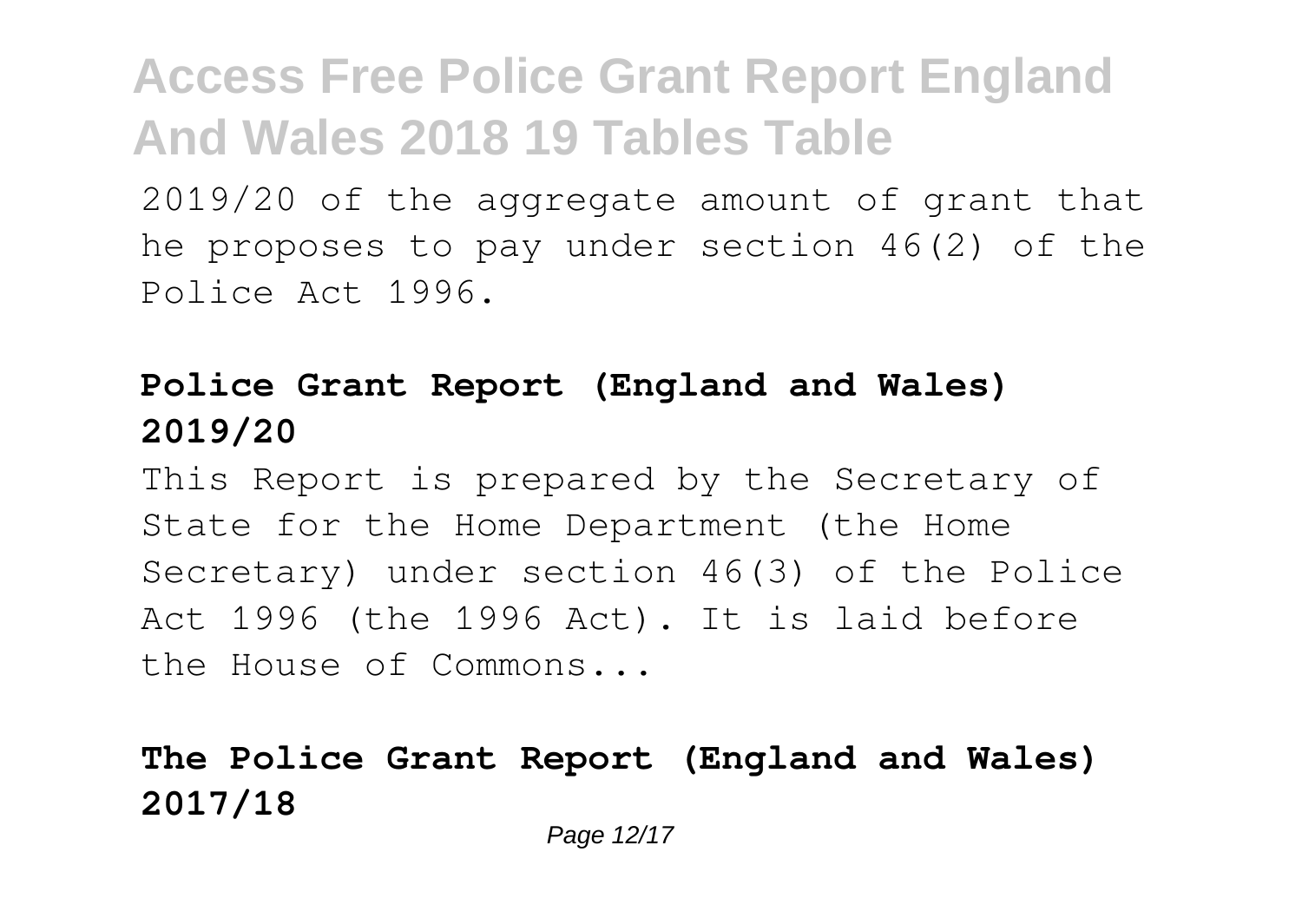My right hon. Friend, the Home Secretary, has today laid before the House, the "Police Grant Report (England and Wales) 2013-14" (HC 876). The report sets out my right hon. Friend's, determination for 2013-14 of the aggregate amount of grant that she proposes to pay under section 46(2) of the Police Act 1996, and the amount to be paid to the Greater London Authority for the Mayor's ...

#### **Police Grant Report England and Wales**

**(2013-14): 4 Feb ...**

Friend the Member for Bromsgrove (Sajid Javid), has today laid before the House, the Page 13/17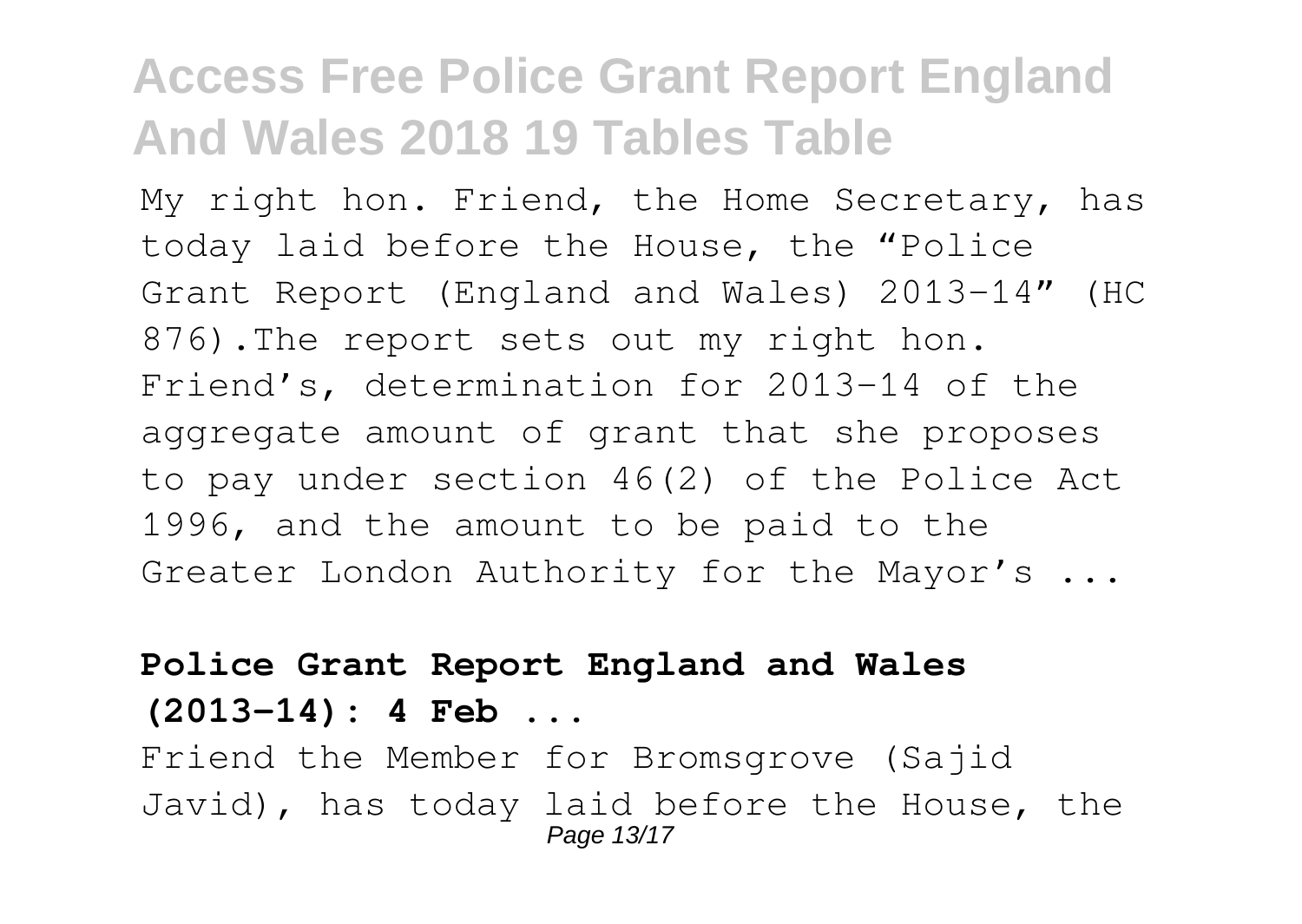Police Grant Report (England and Wales) 2019-20 (HC 1896) for the approval of the House. The report sets out my right hon. Friend the Home Secretary's determination for 2019-20 of the aggregate amount of grant that he proposes to pay under section 46 (2) of the Police Act 1996.

#### **Police Grant Report: England and Wales 2019-20 - Thursday ...**

Division number 321 Police Grant Report (England and Wales) for 2019-20 — Level of Central Government Funding for Policing. A majority of MPs voted to set central Page 14/17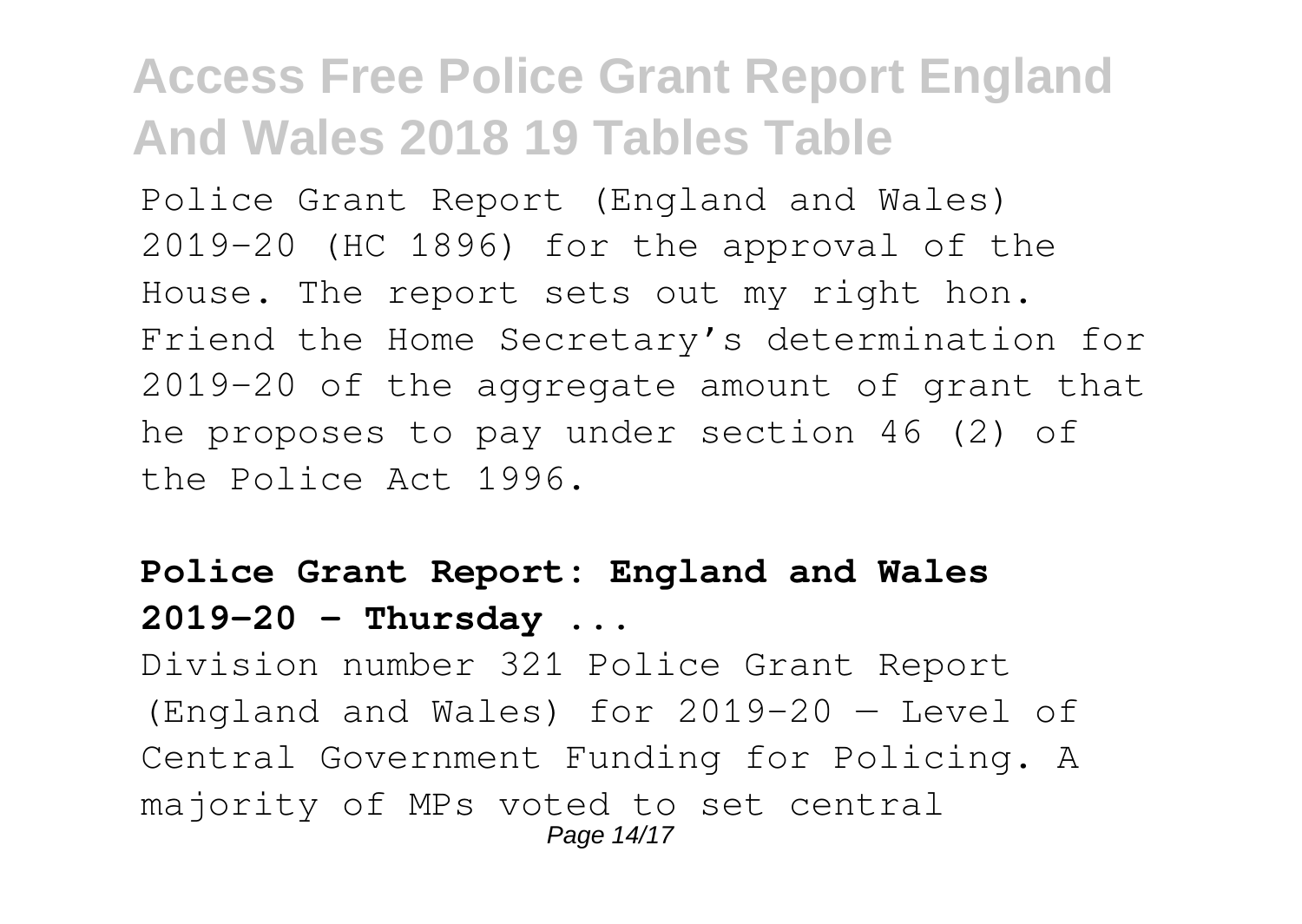government funding of policing for 2019-20 at a level 2.1% higher than was set for 2018-19.

#### **Police Grant Report: 5 Feb 2019: House of Commons debates ...**

The police grant report (England and Wales) 2015 to 2016 This report sets out the aggregate amount of grants for the police in England and Wales for 2015 to 2016 and includes the amount of grant...

**The police grant report (England and Wales) 2015 to 2016 ...**

Police Grant (England and Wales) The Police Page 15/17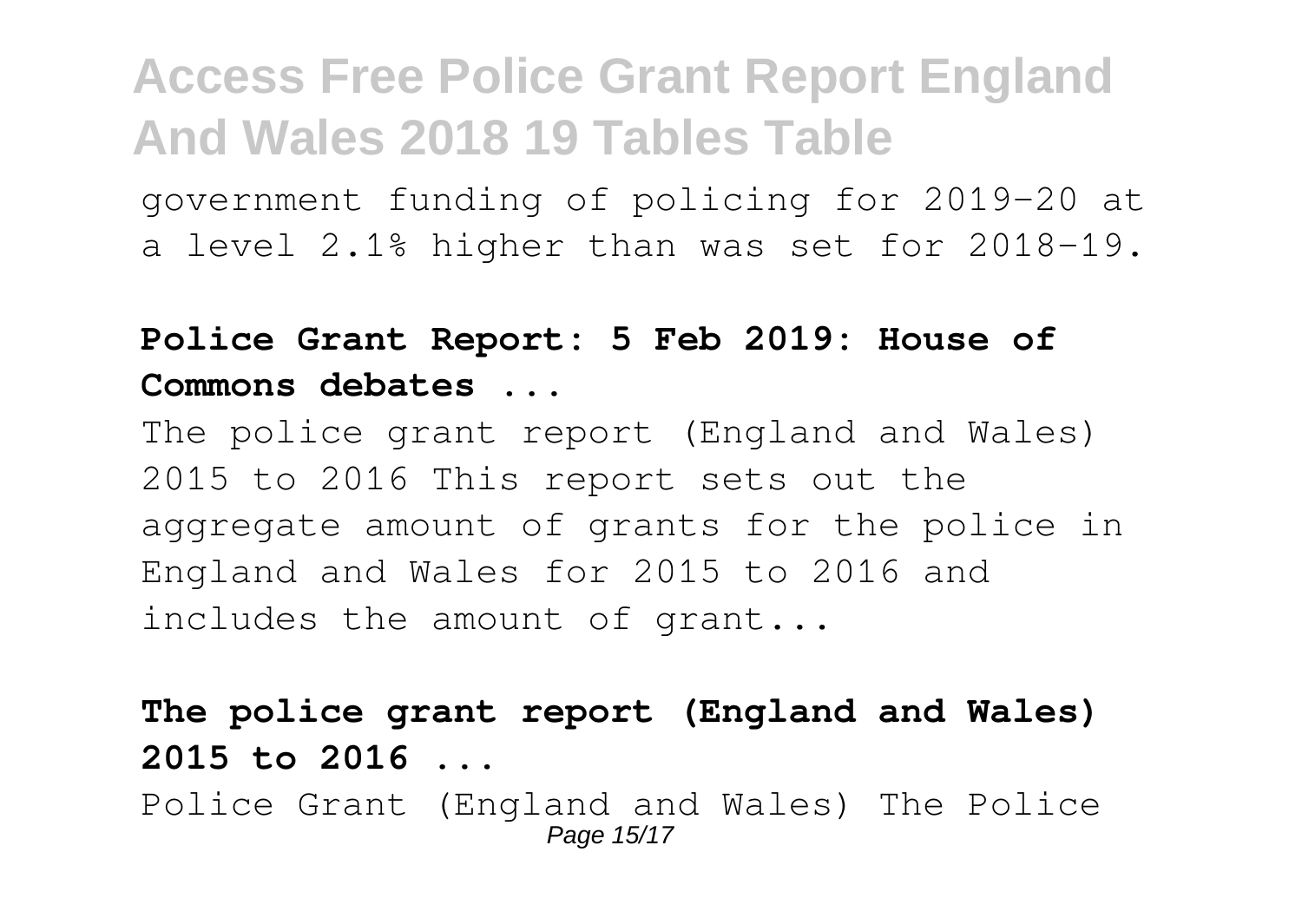Grant Report (England and Wales) 2013/14 HC 876London: The Stationery Office £6.25 Presented to the House of Commons pursuant to section 46 of the Police...

#### **Police Grant v2 - GOV UK**

Police Grant Report England and Wales 2016-17 Next . Share 17 December 2015. Volume 603. The edit just sent has not been saved. ... Provisional force-level allocations of these grants—excluding counter-terrorism police grant—for each force area in England and Wales for 2016-17 are set out in Table 4. Further detail is set out below. Page 16/17